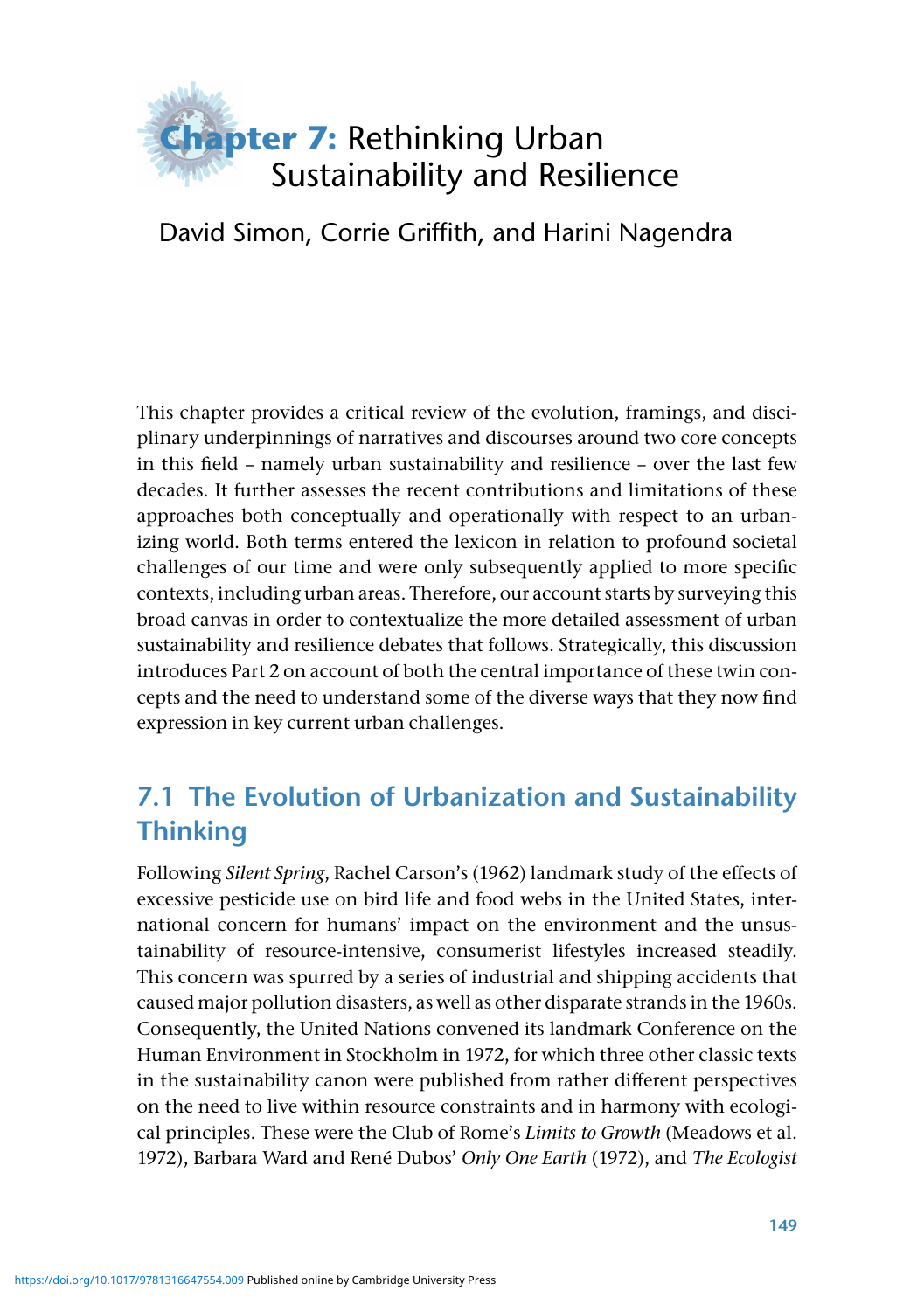magazine's *A Blueprint for Survival* (1972). A key outcome of the Stockholm summit was the establishment of two specialist agencies, the United Nations Environment Programme (UNEP) and the UN Centre for Human Settlements (now the UN Human Settlements Programme, or UN-Habitat), to address environmental conservation and sustainability concerns in general and the complex challenges of urban development and sustainability, respectively.

Stockholm was also the first in what has become established as a regular series of global environmental sustainability summits, most notably the UN Conference on Environment and Development, or UNCED, in Rio de Janeiro in 1992; the World Summit on Sustainable Development, also called WSSD or "Rio+10" in Johannesburg in 2002; and the UN Conference on Sustainable Development, also called UNCSD or "Rio+20," held again in Rio in 2012. In parallel, the more specific annual UN Framework Convention on Climate Change (UNFCCC) Conferences of the Parties, and equivalent initiatives on other conventions and treaties have helped to focus attention and political negotiations, not always very successfully, on issues of sustainability. In addition, innumerable NGOs and other agencies operating at all spatial scales and from diverse philosophical and theoretical positions have emerged to create an immensely diverse ecosystem of environmentalisms, some of which advocate particular versions of sustainable development, while others argue for "deep" or other ecological environmentalism that is implicitly or explicitly antidevelopmental (compare with Giddens 2011; Bond 2012; Middleton et al. 1993; Death 2010).

Essentially, therefore, sustainable development has become successfully mainstreamed, to the stage that world political and religious leaders across the spectrum profess at least rhetorical commitment to the objective at summits and in policy statements, even if their actions are less than fully aligned with or even directly contradictory to this aim. Having become a "sloganized" concept, for want of a better term – and with which all wish to be associated, since it is universally considered to be a good thing – sustainability has inevitably lost its original progressive (or even radical and subaltern) purchase in relation to poverty reduction, redistribution, and environmental justice, for instance. The Brundtland Report's popularization of sustainable development came in response to a concern about limits to economic growth and associated environmental problems (WCED 1987), but there has always been disagreement over interpretation of the concept, including the extent to which it could be both a goal and a process, and how the economic, social, and environmental dimensions could be reconciled (WCED 1987; Simon 1989). Even now, most official policies and programmes constitute examples of "weak" sustainable development, comprising modest reform or regulatory measures, accompanied by much "greenwashing" to ensure minimal change to business as usual.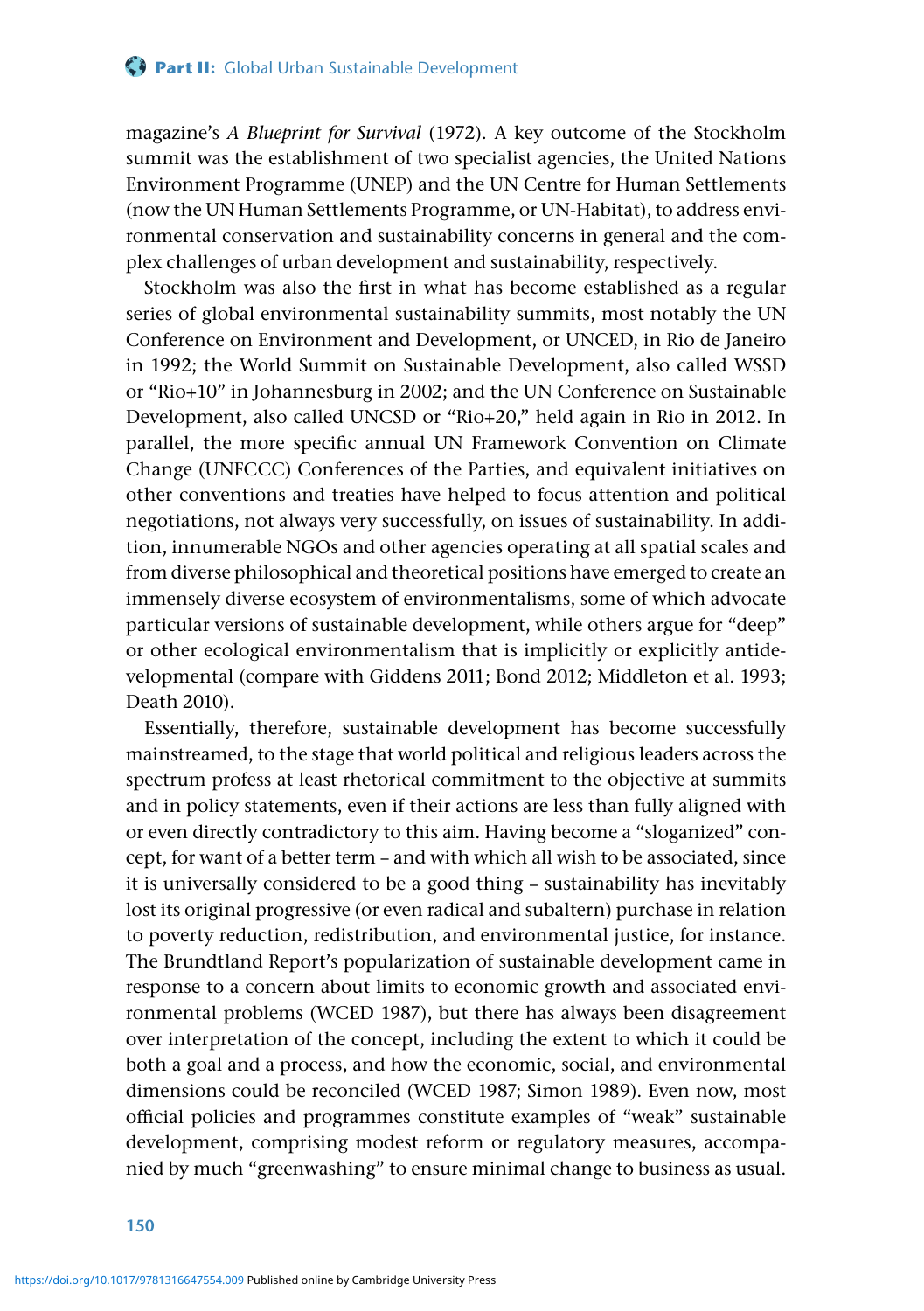"Strong" sustainable development initiatives involving more substantive changes to current practices and lifestyles are generally associated with radical or progressive NGOs, grassroots movements, and the like, although some private firms are perhaps emerging as strong pioneers now that the green economy is seen increasingly to make business sense (for example, Zorrilla 2002; Simon 2003; Weiss and Burke 2012).

Although it had earlier origins – and, indeed, one can usefully understand sustainability in the context of the longer perspective of urban history (Lumley and Armstrong 2004; Douglas 2013) – direct concern with applying sustainability principles to urban contexts gained rapid momentum after the UNCED summit in Rio in 1992. The specific instrument of urban sustainability intervention has been Local Agenda 21 (LA21), the urban component of Agenda 21, one of the two principal outcomes of the UNCED summit. Local Agenda 21 required local governments worldwide to formulate a sustainability plan for their towns and cities via a consultative process. The International Council for Local Environmental Initiatives (now known as ICLEI- Local Governments for Sustainability), an international NGO established in 1990, was commissioned to oversee implementation of LA21.

Inevitably, progress in urbanizing the sustainability agenda has varied greatly by world region and even within individual countries. Even in high-income countries, it initially proved quite challenging to gain the political will of elected councillors and to engage citizens beyond small, environmentally aware and already engaged minorities, while town planners and engineers grappled with the necessary revisions of planning and building codes and materials, infrastructural provision, and even funding models. Initially, at least, the geographical concentration of wealth; industry; energy-intensive, elite lifestyles; and emissions – and the vested interests they represent – in large urban areas were widely perceived to provide formidable obstacles to major change (for example, see Pugh 1996).

The international community also recognized that urban areas in low- and lower-middle income countries would be unable to implement LA21 unaided. Local resource and revenue constraints, a lack of perceived relevance, the immediate basic needs deficits that demanded priority attention, and the rural orientation of official development assistance programmes at the time represented a severe combination of constraints (see Pugh 2000). Consequently, ICLEI came to focus much of its attention on devising specific measures that would be appropriate and acceptable in such countries. The Human Settlements Programme of the London-based International Institute of Environment and Development, long headed by David Satterthwaite, has also played a consistent and invaluable role in engaged thinking, writing, and advocacy around urban sustainability challenges in the Global South, not least in influencing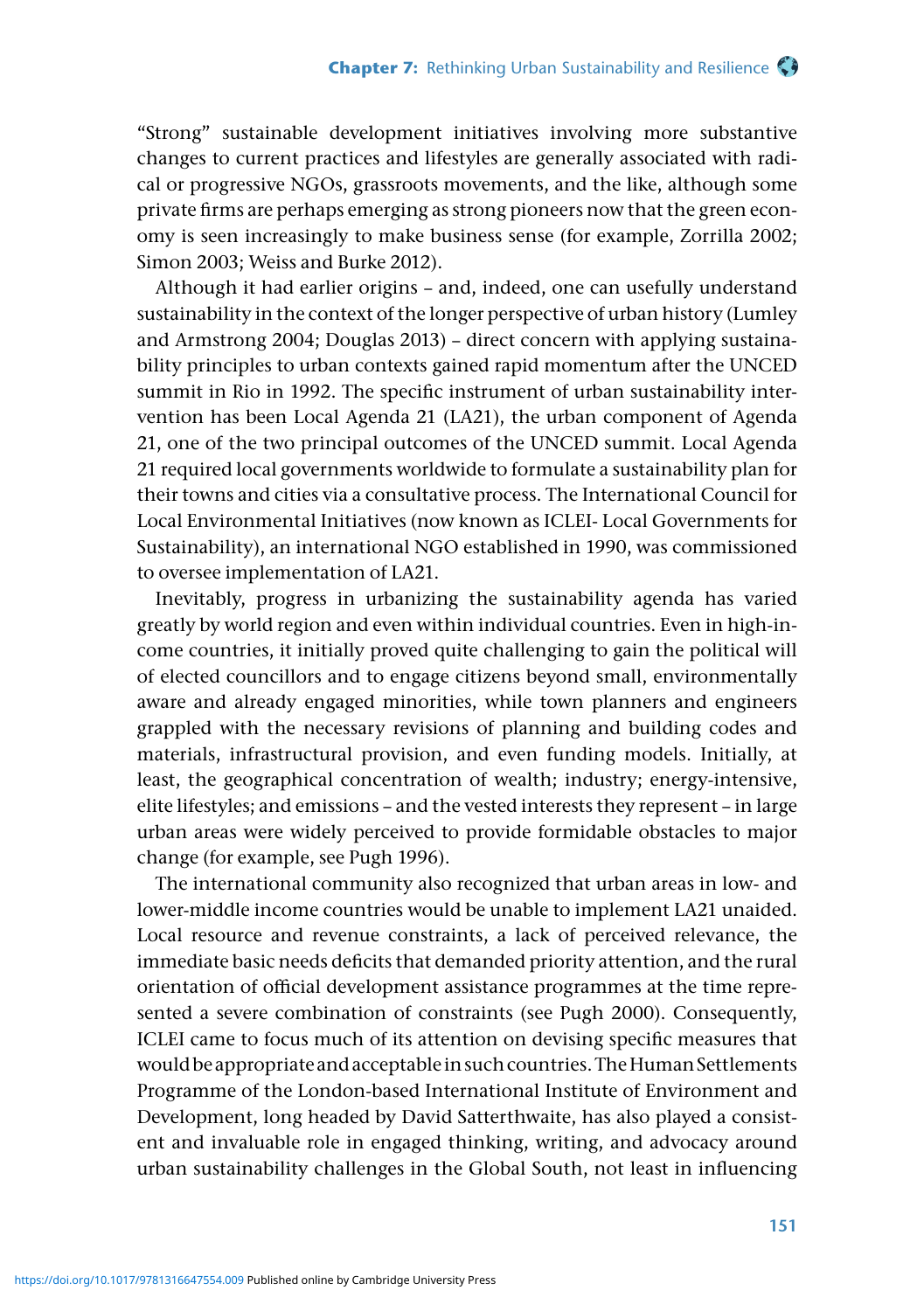policy within UN-Habitat (for examples, see Satterthwaite 1993, 1997; Parnell 2016; see also Chapter 9). Satterthwaite's (1997) paper remains important for clearly highlighting the fallacy that cities could become sustainable as urban islands, without sustainability in the wider territories and societies of which they form integral parts.

Programmes, organizations, and agendas developed under the banner of sustainability have grown steadily in number since the late twentieth century, and also across world regions and at multiple scales – from the level of the city or neighborhood to much broader global initiatives (Du Pisani 2007). UN-Habitat's twin series of biennial publications, *Global Report on Human Settlements*, and *State of the World's Cities* (and the latter's continental companion reports) reflect how that agency's thinking and programming on urban sustainability have evolved since the 1990s. Since its establishment in its current form in 2004, United Cities and Local Governments, the global association of subnational governments, has also played a prominent role in galvanizing urban sustainability actions, not least on climate change and the Urban Sustainable Development Goal, by its membership.

### **7.2 Urban Resilience: Evolution, Scope, Application, and Challenges**

As with its counterpart term, "sustainability," the application of the term "resilience" to socioecological systems gained prominence in relation to discussions of broader issues of conservation (Folke 2006); both have been relatively recently applied to urban systems. Originally developed for application in fields as diverse as mathematics, engineering, materials science, and psychology (Olsson et al. 2015), researchers later applied resilience to ecological systems theory via mathematical models of population ecology (Bodin and Wiman 2004). People later broadened the concept of resilience to include issues of human drivers and responses to ecological change, and eventually to the consideration of the adaptive management of coupled social-ecological systems. In contrast to sustainability, the idea of resilience places greater emphasis on issues of coupled system dynamics that can lead to nonlinear feedbacks and to slow, as well as abrupt, system changes. Resilience keeps at its core the acceptance and management of constant change, uncertainty, and "unknowability," that is, the impossibility of achieving definite knowledge about system trajectories in complex social-ecological systems.

With the rapid acceleration of urban growth and its associated challenges, exacerbated by global environmental and climate change, resilience has become an increasingly visible term in discussions of urban planning and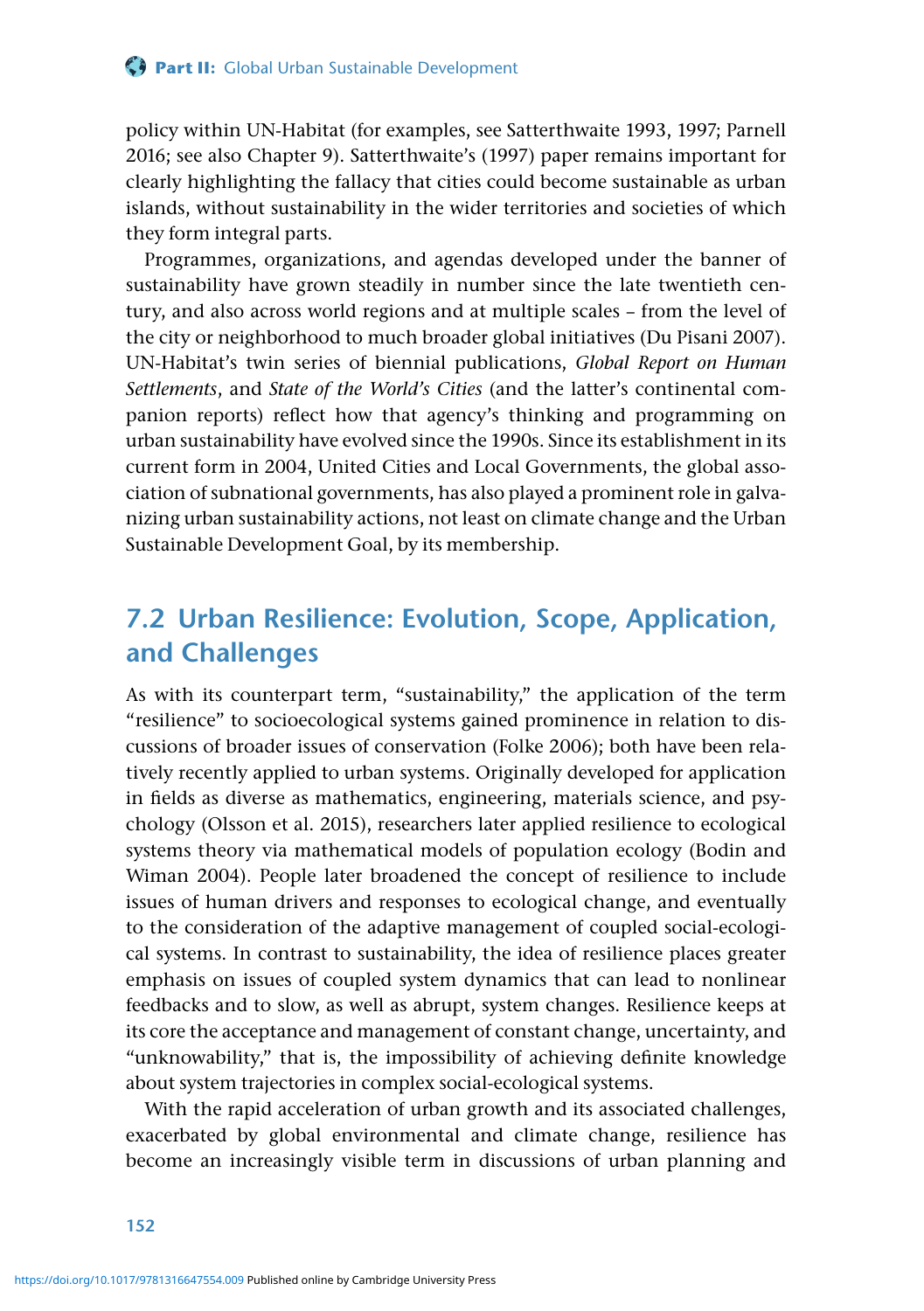policy (Meerow et al. 2016). Resilience has found favor among widely divergent groups of actors, in large part because of the fuzziness and malleability of the term that enables it to act as a "boundary object" (Brand and Jax 2007), representing different things to different sets of players. Yet the fuzziness of the term also generates challenges for operationalization of resilience planning, making it difficult to develop clear metrics and indicators of resilience that can be monitored over time. For instance, resilience, in the urban planning context, has been defined variously as a goal, as a desired outcome, and as a process, making progress difficult to grasp or measure.

Like sustainability, resilience is fundamentally a normative concept (Strunz 2012), although not always explicitly defined as such. Most discussions around urban sustainability implicitly assume resilience to be a desirable property, although this has been increasingly criticized by research that addresses problems such as urban inequity (such as Vale and Campanella 2005). In contrast to sustainability, the concept of resilience (and its counterpart, vulnerability) implies a greater emphasis on urban processes, including adaptive capacity to maintain dynamic equilibria and transformation to alternative desired social-ecological states. The goal of such planning has typically been geared towards achieving specific outcomes in response to global challenges, such as climate change (Romero-Lankao and Dodman 2011). Some critics (for example, Olsson et al. 2015) argue that a fundamental dissonance exists in the way resilience is framed in the natural sciences, as a desirable system property, and in the social sciences, where the resilience of certain sociocultural norms that perpetuate inequity and power imbalances may be inherently problematic, requiring transformation and system change rather than resilience and the perpetuation of the status quo.

In recent years, the importance of resilience planning in an era of increased uncertainty has also gained ground, leading some scholars to propose the idea of cities that accept concepts of disturbance and change as fundamental to urban planning (Ahern 2011). Planning for resilience in an era of change requires the effective incorporation of typical characteristics of twenty-first century urban centers, including challenges of social, ecological, and economic diversity; balancing modularity with teleconnected networks (Seto et al. 2012); and redundancy with efficiency. A city with a diverse economy and reduced socioeconomic inequities can be expected to rebound more quickly from disasters as compared to a city with a specialized, narrow economic base with strong economic and social hierarchies, for example (Campanella 2006).

Finally, the protection and restoration of urban ecosystems is a historically neglected component of resilience planning that is now gaining significant traction across the globe (McPhearson et al. 2015). Cities with functioning, diverse, interconnected, multifunctional ecosystems exhibit greater resilience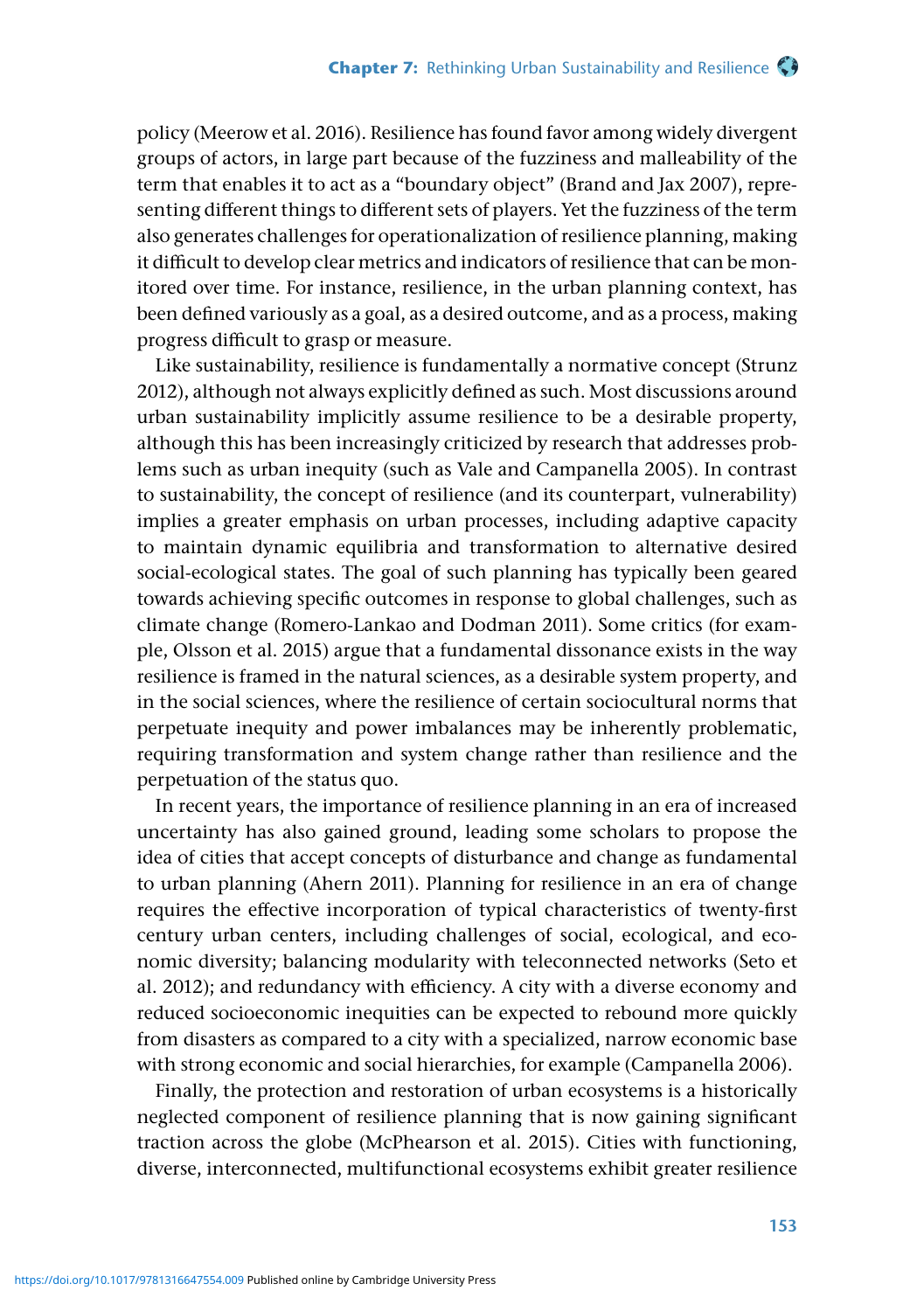#### **Part II:** Global Urban Sustainable Development

to natural disasters such as tornadoes and floods (Ahern 2011). Urban ecosystems thus provide cost-effective approaches to increasing the capacity of urban landscapes to deal with uncertainties and shocks that are typically more robust compared to anthropogenic, engineered solutions (Ernstson et al. 2010). Further, given their multifunctionality, urban ecosystems provide diverse services in cities, acting to increase human well-being. Urban green and blue spaces constitute public goods that increase the quality of the environment (including air and water) and, as commons, provide food, fodder, and fuel wood to many urban residents, particularly in cities of the Global South. Thus, urban ecosystems increase the resilience of residents to food shortages in times of crisis, providing common pool resources accessed by all, but in particular used by disadvantaged sections of society, such as practitioners of ecosystem-based livelihoods and urban migrant laborers (Colding and Barthel 2013; Nagendra 2016). Urban social movements, drawing on a wide base of urban cultural and social diversity, can be especially important in acting as a buffer against the problematic trends of privatization of urban green spaces witnessed in many cities. In this context, urban ecosystems connect the social and the ecological, providing an important motivation for social and community action that cuts across sociocultural and economic barriers, facilitates social entrepreneurship, and maintains feedback loops that contribute to the renewal of social capital in cities from Bogotá – where a gradient of ecological networks has been suggested as a way to connect wild habitats to built spaces (Andrade et al. 2013) – to Cape Town, where a proposed urban biosphere reserve has the potential to address ecological goals of biodiversity conservation as well as social goals of inclusion and poverty alleviation (Krasny et al. 2013).

### **7.3 Global Sustainability through Urbanization and Environmental Change**

Whether or not it is an oxymoronic concept, as often claimed, sustainability pervades today's politics, research, and practice in efforts to meet human development goals without compromising the resources and environment that sustain the economic goods and services needed to support them (see Section 7.1). However, in reality, the three pillars that underpin traditional sustainability thought (economic, social, and environmental) are rarely approached together, resulting in fragmented research perspectives and policies. Efforts have tended to focus on economic and environmental dimensions, with less focus on the social; however, more holistic interpretations of sustainability are emerging that focus on urbanization and cities as key components of this process (see Bina 2013; Seto et al. 2012, Pickett et al. 2013; Steele et al. 2015).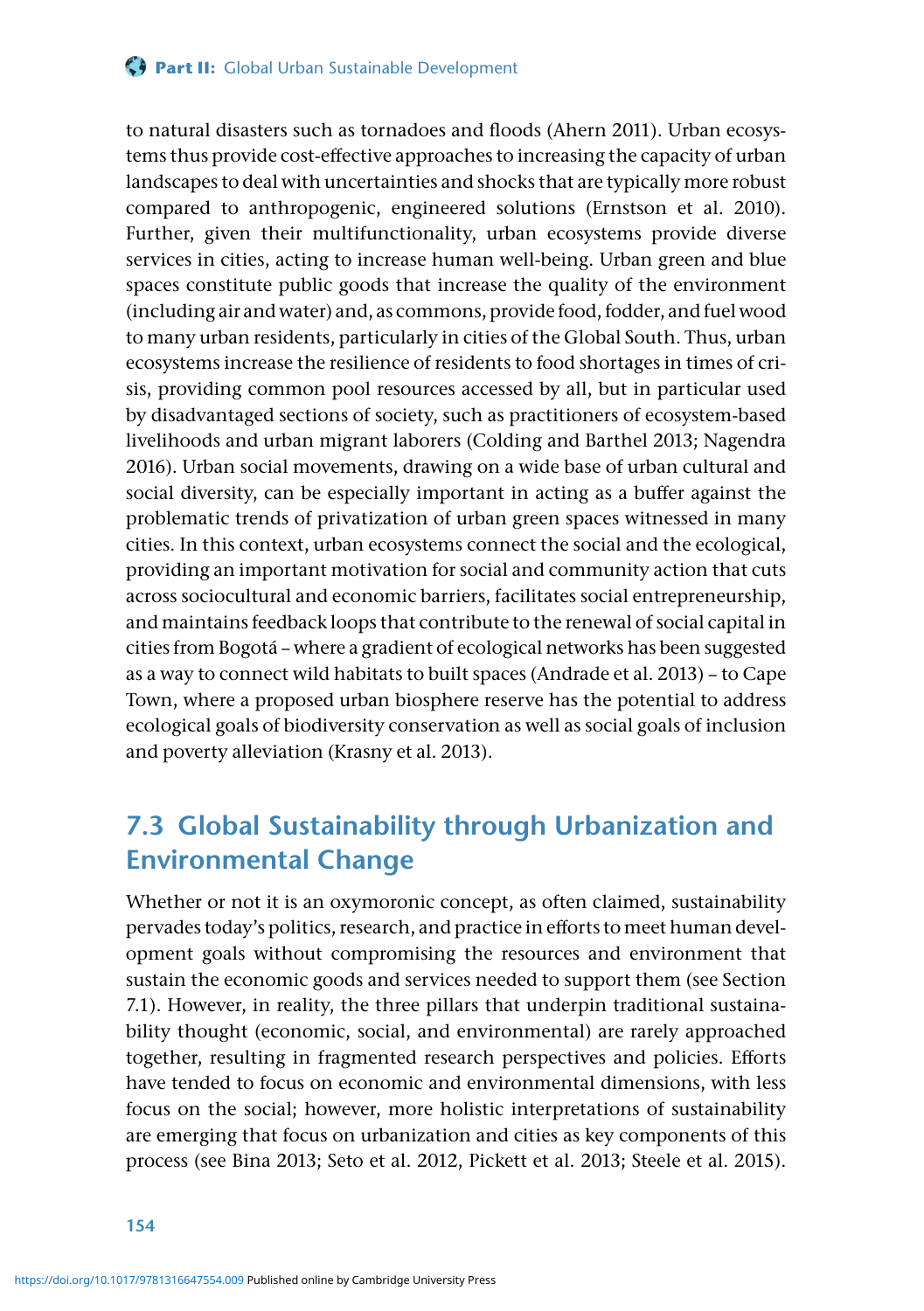"Ecosystem services," "well-being," and "low-carbon" are just some of the new ideas and concepts that have moved the sustainable development discourse forward (Bina 2013), increasingly in the urban context.

Moreover, the importance of a better understanding of urbanization processes, interactions, and feedbacks with other systems for global sustainability has become increasingly clear over the last decade. Urban environmental change research has expanded the place-based approach associated with traditional urban studies to address the temporal and spatial interactions that urbanization, a social-ecological process itself, has with other biophysical systems (Sánchez-Rodríguez et al. 2005; Seto et al. 2016). Knowledge and actions that deal with these interactions are critical for a modern agenda towards a more equitable and healthy world. Any hope of achieving global sustainability in holistic terms requires that we understand the connections between urban processes, natural resources, land change, human migration, financial flows, and technology transfers and innovation with environmental change in this broader context (Seto et al. 2012; Pincetl 2016).

The next section briefly reviews salient areas within urbanization and global environmental change (GEC) research and practice that have added to sustainability and resilience thinking over the last decade.

### **7.4 Urban Adaptation and Mitigation within Sustainability and Resilience**

The connections between urbanization and GECs, including the more frequent consequences of climate-related disasters and greater climate uncertainty, have increased the need to climate-proof and adapt urban areas to potential risks (Richards and Bradbury 2007; Thornbush et al. 2013). Concerned parties have traditionally focused on the impacts in rural areas, since damage therein was often more extreme, causing concern over potential damage to natural resources and disruption of agricultural systems (Birkmann et al. 2010). However, attention to urban areas grew rapidly following numerous weather extremes and reports thereafter, highlighting existing gaps in our understanding of the unique urban challenges related to adaptation (Commission on Climate Change and Development 2009). These challenges are attributed to cities' regional and global connectivity and their diverse characteristics, including their population size and density, stage within their respective development processes, and variances in hard and soft infrastructure. Particularly within low- and middle-income countries, where cities are often rapidly urbanizing, exposure to disease and other health problems became cause for deep concern and inquiry into urban coping capacity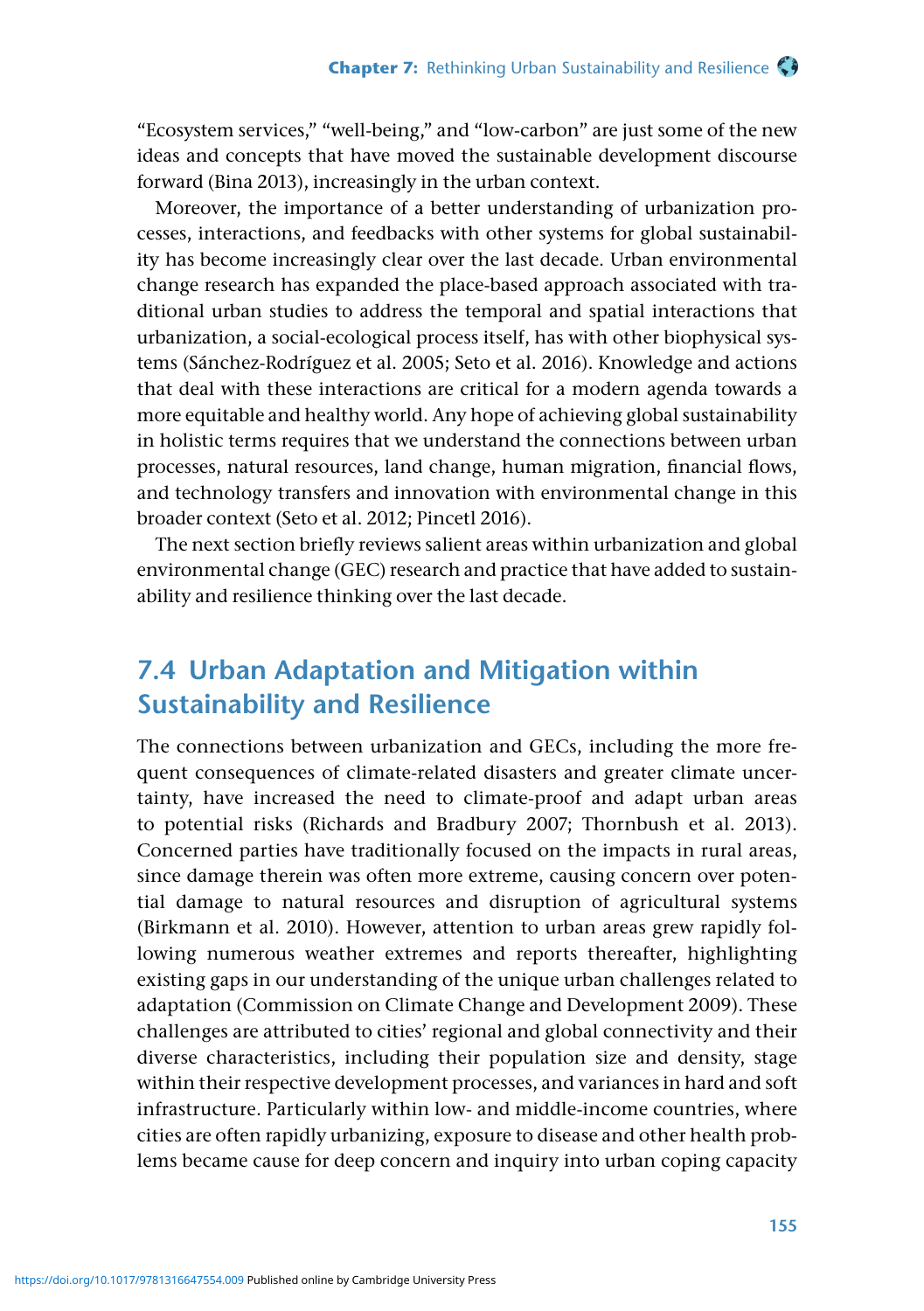in the context of nonexistent or substandard development infrastructure, such as weak water and sanitation systems; high concentrations of urban poverty, including slums and informal settlements; and weak social and political institutions (Birkmann et al. 2010).

In the last decade, as more frequent and often more severe occurrences of extreme events – including intense rains and flooding, hurricanes and storm surges, and heat waves – persisted, so did the emergence of urban adaptation responses, prompting research on multiscale responses within urban areas (that is, at the individual, neighborhood, community, or city levels) (Bicknell et al. 2009). A number of research advancements followed, including the identification and assessment of the diversity of actions and comprehensive adaptation strategies in cities across regions (Carmin et al. 2012), the urban governance and institutional capacities to pursue adaptation (Anguelovski and Carmin 2011; Aylett 2015), and more nuanced understandings of drivers of vulnerability and risk in various urban populations (Garschagen and Romero Lankao 2015). In the latter case, resilience theory has provided a lens or tool to approach climate change adaptation and to manage social-ecological systems (Garschagen 2011; Section 7.2). Today, "resilience" is often used in the same manner as "adaptation"; that is, building urban resilience often implies building urban adaptive capacity to stresses and shocks from climatic events. Efforts to create urban resilience "toolkits" through disciplinary integration have grown in recent years, along with attempts to codesign comprehensive city strategies with the involvement of multiple stakeholders (Solecki et al. 2011).

On the other side of the coin, mitigation actions, like adaptive actions, are often implemented locally in cities as part of national efforts to reduce GHG emissions. In aggregate, aggressive urban mitigation actions could have profound global impacts (Seto et al. 2014). Since the 1992 Kyoto Protocol and events thereafter, such as Rio+20 and the 2015 UNFCCC summit in Paris (COP 21) (see Section 7.1), many nations have committed to reducing their emissions footprints as part of broader sustainability efforts. This has translated given impetus to cities, where the majority of emissions occur and where the majority of efforts to curb them are undertaken. Many cities have created baseline GHG emissions inventories and sustainability portfolios that include consumption- and production-based efforts to reduce emissions. Some of these efforts include municipal and residential emissions reductions through improving energy efficiencies in built infrastructure, encouraging alternative modes of transportation, and increasing efficiencies in water treatment and distribution; promoting urban food production, composting and recycling, and reduction in water use; and integrating green infrastructure and tree planting into the urban landscape for carbon sequestration. These and myriad other efforts and innovations have been tailored to cities' individual needs and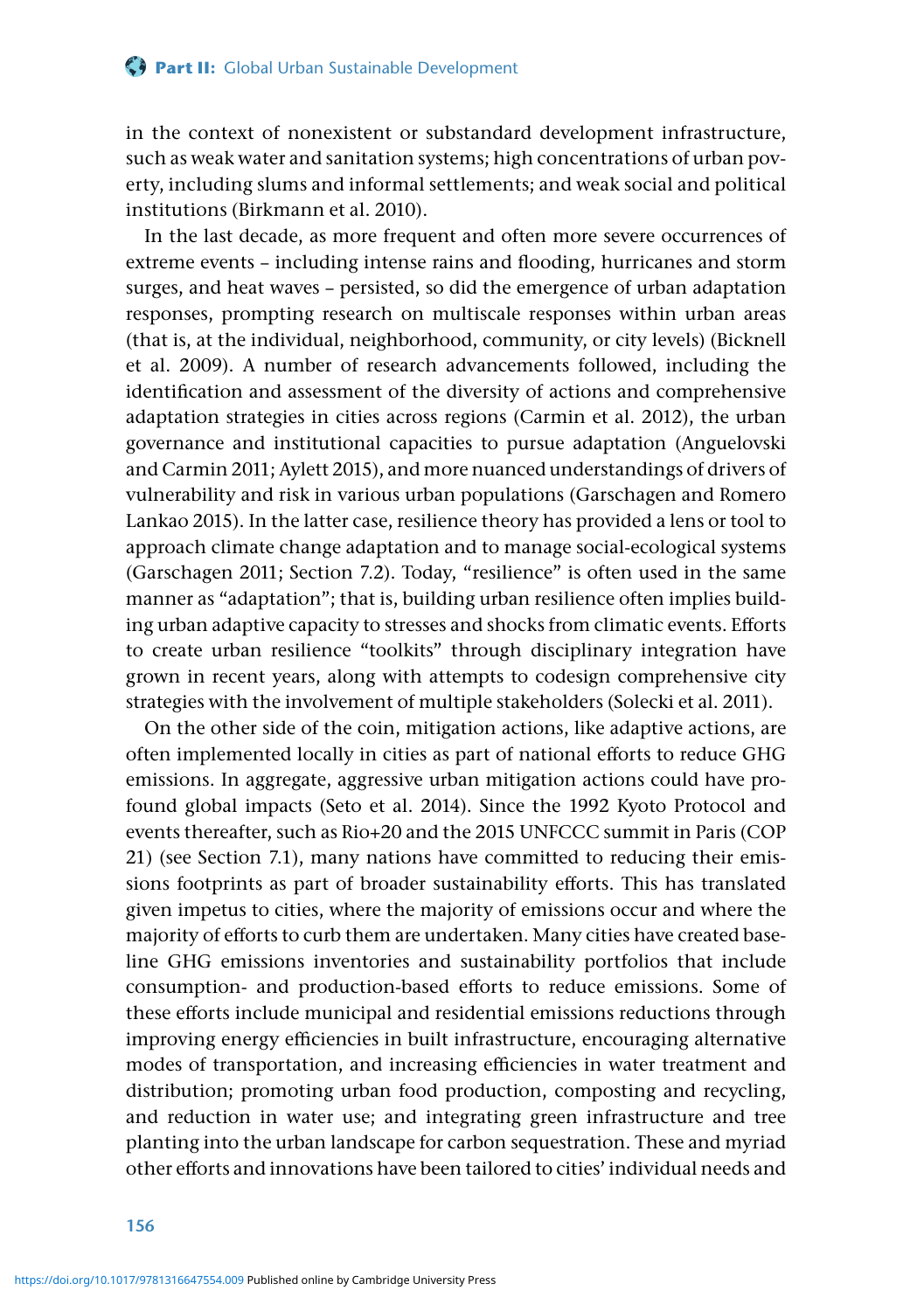cultural, geographical, and economic characteristics (Seto et al. 2014; Simon 2016). "Low-carbon" cities are a new trend found in the discourse of mitigation that people are employing in urban environments worldwide. Such cities are increasingly being touted as having capabilities to transform sociotechnical and governance systems (Bulkeley et al. 2011) through the redesign and reconfiguration of energy infrastructures. Personnel at ICLEI, the World Bank, and the World Wildlife Fund in China, among others, for example, are pursuing a low-carbon agenda wherein "a low-carbon city recognizes its responsibility to act. It pursues a step-by-step approach towards carbon neutrality, urban resilience and energy security, supporting an active green economy and stable green infrastructure" (ICLEI 2016). Such actions represent what some refer to as the emergence of a low-carbon urban transition. However, both actual progress and the extent to which urban adaptation or resilience and carbon reduction efforts are integrated with broader development goals are unclear and remain in need of further research.

## **7.5 Integrating Adaptation, Mitigation, and Urban Development for an Equitable Future**

Urban system complexity and dynamics across scales are not new to the understanding of urban sustainability, but approaches often continue to oversimplify the interactions of urban systems with other socioeconomic, geopolitical, and environmental processes. Urbanization and GEC research foster multidimensional perspectives that transcend the short term and cross spatial scales, but they would benefit from further disciplinary integration to build new theories and methods. Such knowledge, for example, would be useful for cities to better operationalize adaptation to and mitigation of the negative impacts of climate and other environmental change, and could strengthen the social dimension in the sustainability narrative (Sánchez-Rodríguez 2008).

As a term, sustainability has often been used to bridge mitigation and adaptation; it has been well documented that to achieve long-term urban sustainability, efforts to promote urban resilience to climate change that are inclusive of both adaptation and mitigation strategies must be bundled with broader development policies and plans (Leichenko 2011). Research continues to stress the importance of integrating the two often conceptually distinct strands of sustainability and mitigation/adaptation (Golubchikov 2011; Dodman 2009; Thornbush et al. 2013), as findings show that adaptation actions (such as greater use of air conditioning as urban temperatures rise) can sometimes have an inverse effect on mitigation (a proportional higher energy use and GHG emissions) – known as maladaptation.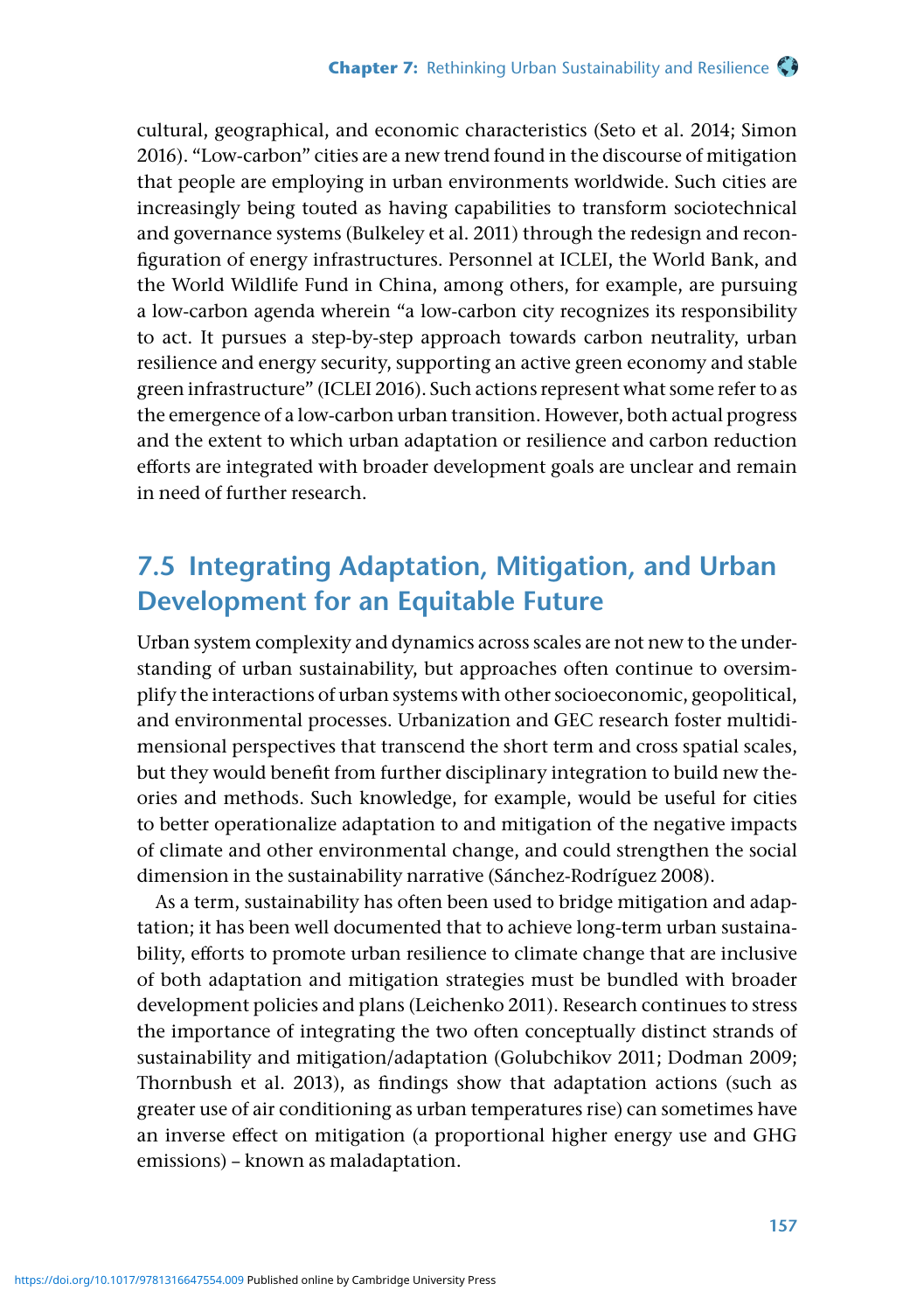The idea that integral components of long-term urban sustainability and global sustainability include justice and equity is emerging within urban responses to climate change. This shift arises from our recognition that, first, the responsibility for climate change is not equally distributed, meaning that some nations and cities are doing more with respect to mitigation and reducing emissions than others. Second, climate change does not affect all people equally or in the same ways, as some populations, and groups within populations, are more vulnerable due to historically rooted, political-economic relationships and processes that are not beneficial for all (Steele et al. 2015). Recent inquiry into the relationship between climate justice principles in urban policy development has found remarkable differences in both mitigation and adaptation policies in terms of distributional and procedural justice in cities of both the Global North and South (Bulkeley et al. 2012).

Further research into vulnerability, equity, and social justice could help frame policies with fair or just outcomes through a greater understanding of existing inequality or where/how future inequality might occur. Resilience theory that incorporates governance, institutional processes, and organizational structures could add to the understanding of the existing strengths and constraints of governments, institutions, and organizations in different sociocultural contexts, yielding more successful integration of concepts of resilience and transformation in sectoral policies, urban planning, and design (Garschagen 2011). Emerging eco-social justice perspectives are also broadening the sustainability agenda by increasing attention to the needed integration between environmental change, social change, human vulnerability or resilience, and biodiversity loss in the city (Steele et al. 2015).

Ultimately, the call to transform our cities and to push the "urbanization transition" along more sustainable trajectories is urgent, but challenging. To be successful, it requires understanding context and leverage points for change, which will require continued analysis of urbanization processes (including drivers, interactions, and outcomes) that occur at multiple scales (see Part III, "Urban Transformations to Sustainability"). Research approaches that frame urbanization as an opportunity for global sustainability, wherein principles of equity and justice are centralized, hold promise for achieving such transformations.

#### *References*

Ahern, J. (2011). From Fail-Safe to Safe-To-Fail: Sustainability and Resilience in the New Urban World. *Landscape and Urban Planning* 100(4): 341–43.

Andrade, G.I., Remolina, F., and Wiesner, D. (2013). Assembling the Pieces: A Framework for the Integration of Multi-Functional Ecological Main Structure in the Emerging Urban Region of Bogotá, Colombia. *Urban Ecosystems* 16: 723–739.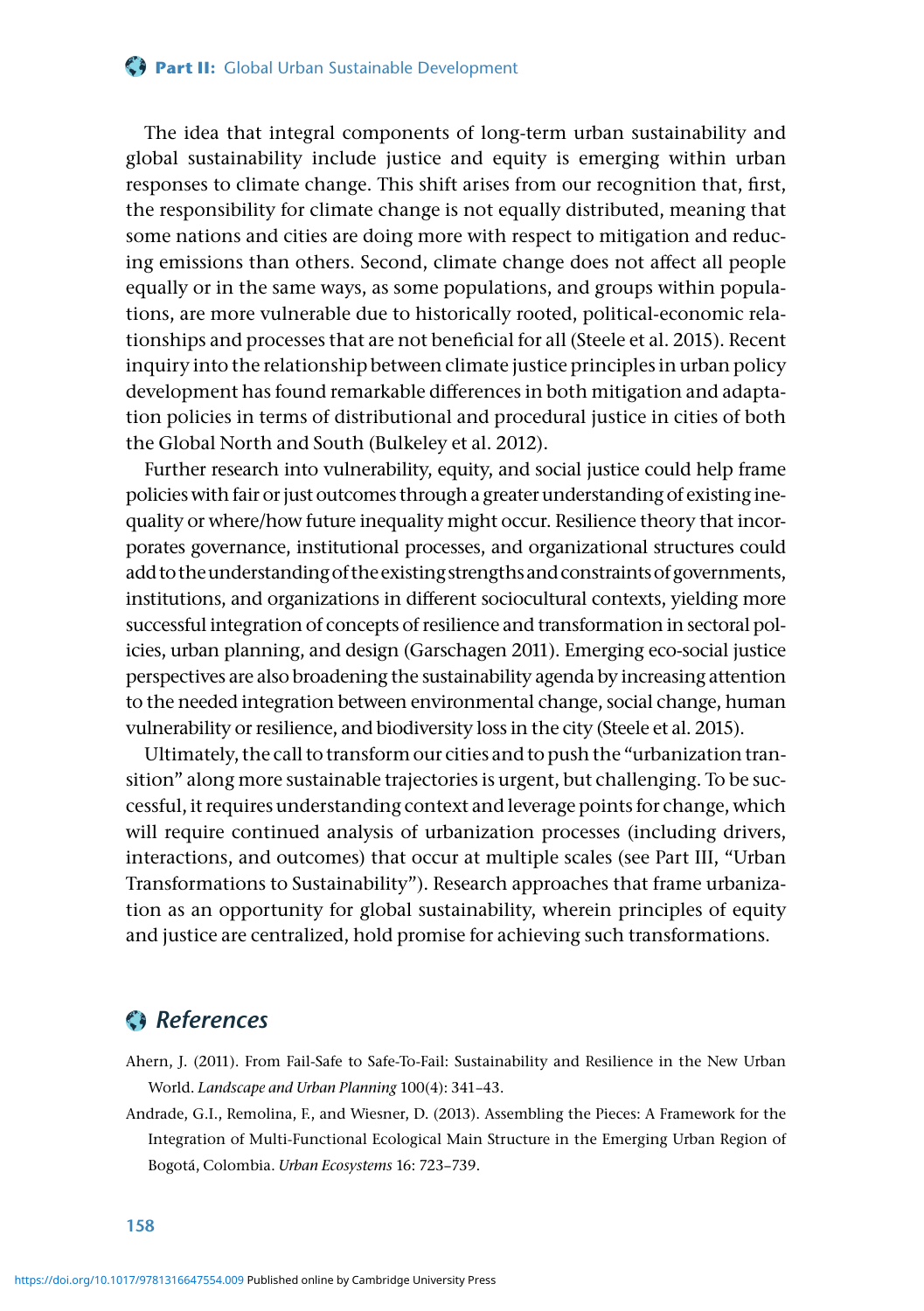- Anguelovski, I., and Carmin, J. (2011). Something Borrowed, Everything New: Innovation and Institutionalization in Urban Climate Governance. *Current Opinion in Environmental Sustainability* 3: 169–175.
- Aylett, A. (2015) Institutionalizing the Urban Governance of Climate Change Adaptation: Results of an International Survey, *Urban Climate* 14(1) December: 4–16
- Bicknell, J., Dodman, D., and Satterthwaite, D. (eds.). (2009). *Adapting Cities to Climate Change: Understanding and Addressing the Development Challenges*. London: Earthscan.
- Bina, O. (2013). The Green Economy and Sustainable Development: An Uneasy Balance? *Environment and Planning C: Government and Policy* 31: 1023–1047.
- Birkmann, J., Garschagen, M., Kraas, F., and Quang, N. (2010). Adaptive Urban Governance: New Challenges for the Second Generation of Urban Adaptation Strategies to Climate Change. *Sustain Science* 5(2):185–206
- Bodin, P., and B. Wiman. (2004). Resilience and Other Stability Concepts in Ecology: Notes on Their Origin, Validity, and Usefulness. *ESS Bulletin* 2.2: 33–43.
- Bond, P. (2012) *Politics of Climate Justice: Paralysis Above, Movement Below*. Durban: UKZN Press.
- Brand, F.S., and Jax, K. (2007). Focusing the Meaning (s) of Resilience: Resilience as a Descriptive Concept and a Boundary Object. *Ecology and Society* 12: 23. www.ecologyandsociety.org/vol12/ iss1/art23/
- Bulkeley, H., Carmin, J., Castán Broto, V., Edwards, G.A.S., and Fuller, S. (2013). Climate Justice and Global Cities: Mapping the Emerging Discourses. *Global Environmental Change*, 23(5): 914–925. DOI: 10.1016/j.gloenvcha.2013.05.010.
- Bulkeley, H., Castán Broto, V., Hodson, M., and Marvin, S. (2011). *Cities and Low Carbon Transitions*. Abingdon, Oxon: Routledge.
- Campanella, T.J. (2006). Urban Resilience and the Recovery of New Orleans. *Journal of the American Planning Association* 72(2): 141–146.
- Carmin, J., Nadkarni, N., and Rhie, C. (2012). *Progress and Challenges in Urban Climate Adaptation Planning: Results of a Global Survey*. Cambridge, MA: DUSP/MIT.
- Carson, R. (1962). *Silent Spring*. New York: Houghton Mifflin [later also Penguin Modern Classic]
- Colding, J., and Barthel, S. (2013). The potential of 'Urban Green Commons' in the resilience building of cities. *Ecological Economics* 86:156–66.
- Commission on Climate Change and Development (2009). Governance Gaps in *Closing the Gaps: Disaster Risk Reduction and Adaptation to Climate Change in Developing Countries, Commission on Climate Change and Development*, Stockholm: Commission on Climate Change and Development, pp. 24–33.
- Death, C. (2010). *Governing Sustainable Development*. London and New York: Routledge.
- Dodman, D. (2009). Blaming Cities for Climate Change? An Analysis for Urban Green-House Gas Emissions Inventories. *Environment and Urbanization*, 21(1): 185–201.
- Douglas, I. (2013). *Cities: An Environmental History*. London and New York: I.B. Tauris.
- Du Pisani, J.A. (2007). Sustainable Development Historical Roots of the Concept, *Environmental Sciences*, 3(2): 83–96, DOI:10.1080/15693430600688831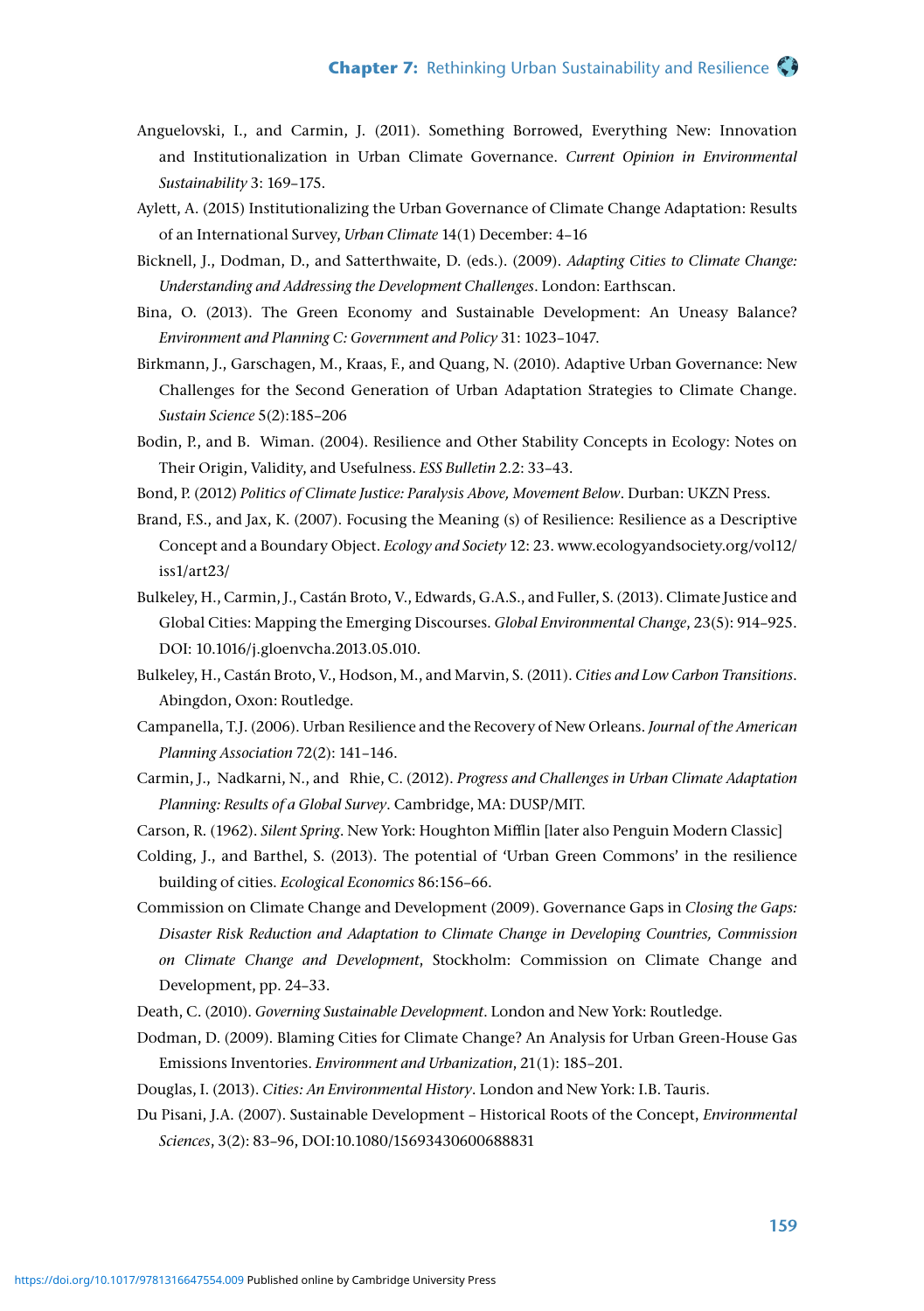#### **Part II:** Global Urban Sustainable Development

- Ernstson, H., van der Leeuw, S.E., Redman, C.L., Meffert, D.J., Davis, G., Alfsen, C., and Elmqvist, T. (2010). Urban Transitions: On Urban Resilience and Human-Dominated Ecosystems *Ambio* 39(8): 531–545.
- The Ecologist, (1972). *A Blueprint for Survival*. London: The Ecologist Magazine.
- Folke, C. (2006). Resilience: The Emergence of a Perspective for Social–Ecological Systems Analyses. *Global environmental change* 16(3): 253–267.
- Garschagen, M., (2011). Resilience and Organisational Institutionalism from a Cross-Cultural Perspective: An Exploration Based on Urban Climate Change Adaptation in Vietnam. *Natural Hazards (2013)* 67: 25–46 DOI 10.1007/s11069-011–9753–4.
- Garschagen, M., and Romero Lankao, P. (2015). Exploring the relationships between urbanization trends and climate change vulnerability. *Climatic Change*, 133 (1): 37–52. doi:10.1007/ s10584-013–0812-6.
- Giddens, A. (2011). *The Politics of Climate Change*, 2nd edn. Cambridge: Polity.
- Golubchikov, O. (2011). *Climate Neutral Cities: How to Make Cities Less Energy and Carbon Intensive and More Resilient to Climatic Challenges*. Geneva: United Nations Economic Commission for Europe (UNECE).
- ICLEI (2016, March 4). *Low-Carbon City*.
- Krasny, M.E., Lundholm, C., Shava, S., Lee, E., and Kobori, H. (2013). Urban Landscapes as Learning Arenas for Biodiversity and Ecosystem Services Management, in Elmqvist, T., Fragkias, M., Goodness, J., Güneralp, B., Marcotullio, P.J., and McDonald, R.I., et al. (eds.) *Urbanization, Biodiversity and Ecosystem Services: Challenges and Opportunities*. The Netherlands: Springer, pp. 629–664.
- Leichenko, R. (2011). Climate Change and Urban Resilience. *Current Opinion in Environmental Sustainability*. 3: 164–168.
- Lumley, S., and Armstrong, P. (2004). Some of the Nineteenth Century Origins of the Sustainability Concept, *Environment, Development and Sustainability* 6(3): 367–378.
- McPhearson, T., Andersson, E., Elmqvist, T., and Frantzeskaki, N. (2015). Resilience of and through Urban Ecosystem Services. *Ecosystem Services* 12: 152–156.
- Meadows, M., Meadows, M., Randers, J., and Behrens, W. (1972). *The Limits to Growth*. London: Pan Books.
- Meerow, S., Newell, J.P., and Stults, M. (2016). Defining Urban Resilience: A Review. *Landscape and Urban Planning* 147: 38–49.
- Middleton, N., O'Keefe, P., and Moyo, S. (1993). *Tears of the Crocodile: from Rio to reality in the Developing World*. London: Pluto.
- Nagendra, H. (2016). *Nature in the City: Bengaluru in the Past, Present, and Future*. Delhi: Oxford University Press.
- Olsson, L., Jerneck, A., Thoren, H., Persson, J. and O'Byrne, D. (2015). Why Resilience Is Unappealing to Social Science: Theoretical and Empirical Investigations of the Scientific Use of Resilience. *Science Advances* 1(4), p.e1400217, DOI: 10.1126/sciadv.1400217.
- Parnell, S. (2016). Defining a Global Urban Development Agenda, *World Development* 78: 529–540. http://dx.doi.org/10.1016/j.worlddev.2015.10.028.

**160**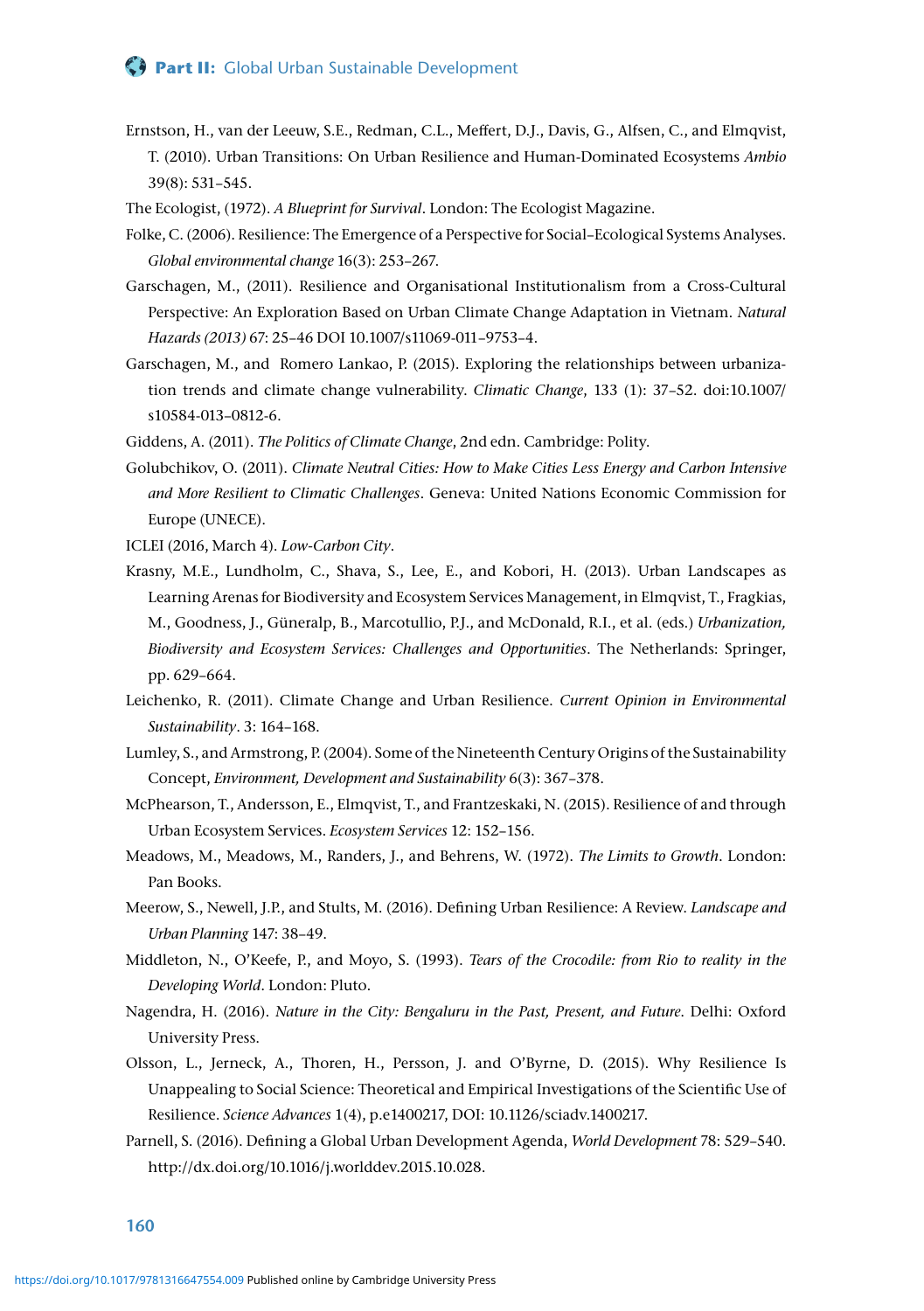- Pickett, S.T.A., Cadenasso, M.L., McGrath, M. (eds.) (2013). *Resilience in Ecology and Urban Design: Linking Theory and Practice for Sustainable Cities*. New York: Springer.
- Pincetl, S. (2016). Urban Precipitation: A Global Perspective, in K.C. Seto, W.D. Solecki, and C.A. Griffith (eds.) *The Routledge Handbook of Urbanization and Global Environmental Change*. London and New York: Routledge, pp. 152–168.
- Pugh, C. (ed.) (1996). *Sustainability, the Environment and Urbanization*. London: Earthscan.
- Pugh, C. (ed.) (2000). *Sustainable Cities in Developing Countries*. London: Earthscan.
- Richards, J., and Bradbury, S. (2007). Sustainability is not only about carbon emissions. *Building Engineer* 82(9): 40.
- Romero-Lankao P, and Dodman D. (2011). Cities in Transition: Transforming Urban Centers from Hotbeds of GHG Emissions and Vulnerability to Seedbeds of Sustainability and Resilience: Introduction and Editorial Overview. *Current Opinion in Environmental Sustainability* 3(3): 113–120.
- Sánchez-Rodríguez, R. (2008). Urban Sustainability and Global Environmental Change: Reflections for an Urban Agenda in G. Martine, G. McGranahan, M. Montgomery and R. Fernández-Castilla (Eds.), *The New Global Frontier Urbanization, Poverty and Environment in the 21st Century*. London and Sterling, VA: Earthscan, pp. 149–164.
- Sánchez-Rodríguez, R., Seto, K. C., Simon, D., Solecki, W. D., Kraas, F., and Laumann, G. (2005). Science Plan Urbanization and Global Environmental Change Project (IHDP Report No. 15). Bonn: International Human Dimensions Programme on Global Environmental Change.
- Satterthwaite, D. (1993). The Impact on Health of Urban Environments. *Environment and Urbanization*, 5 (2): 87–111.
- Satterthwaite, D. (1997). Sustainable Cities or Cities That Contribute to Sustainable Development? *Urban Studies* 34 (10): 1667–1691.
- Seto, K.C., Solecki, W.D., and Griffith, C.A. (eds.) (2016). *The Routledge Handbook of Urbanization and Global Environmental Change*. London and New York: Routledge.
- Seto K.C., S. Dhakal, A. Bigio, H. Blanco, G.C. Delgado, D. Dewar, et al. (2014). Human Settlements, Infrastructure and Spatial Planning in Edenhofer, O., R. Pichs-Madruga, Y. Sokona, E. Farahani, S. Kadner, K. Seyboth, et al. (eds.) *Climate Change 2014: Mitigation of Climate Change*. Contribution of Working Group III to the Fifth Assessment Report of the Intergovernmental Panel on Climate Change. Cambridge: Cambridge University Press.
- Seto, K.C., Reenberg, A., Boone, C.G, Fragkias, M., Haase, D., Langanke, T., et al. (2012). Urban Land Teleconnections and Sustainability. *Proceedings of the National Academy of Sciences*, 109(20): 7687–7692.
- Simon, D. (1989). Sustainable Development: Theoretical Construct or Attainable Goal? *Environmental Conservation* 16(1): 41–48.
- Simon, D. (2003). Dilemmas of Development and the Environment in a Globalising World: Theory, Policy and Praxis, *Progress in Development Studies* 3(1): 5–41.
- Simon, D. (2016) Green cities: from tokenism to incrementalism and transformation, in Simon, D. (ed.) Rethinking Sustainable Cities: Accessible, green and fair. Bristol: Policy Press.